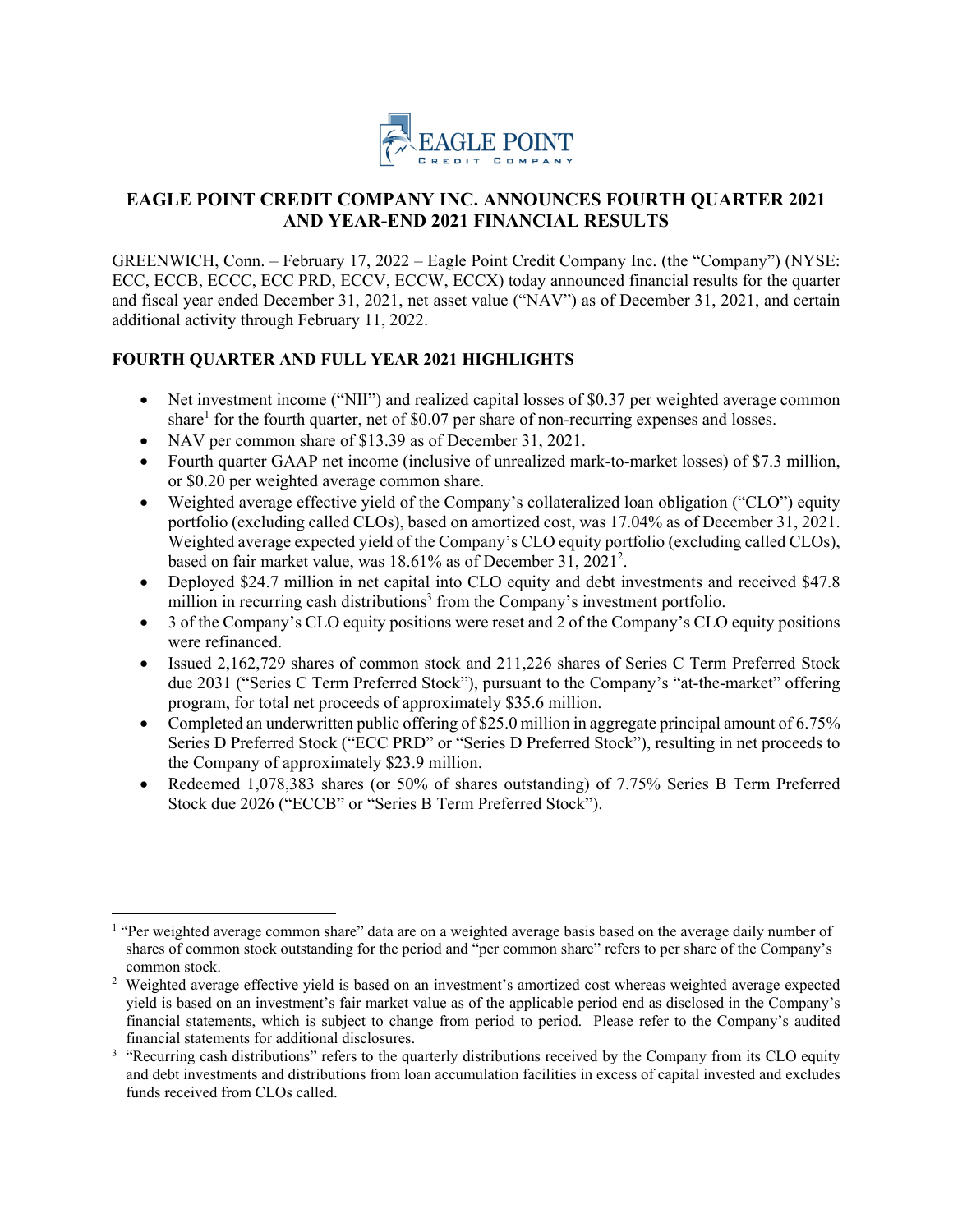#### **SUBSEQUENT EVENTS**

- NAV per common share is estimated to be between \$13.42 and \$13.52 as of January 31, 2022. At the midpoint of the range, this represents an increase of 0.6% from December 31, 2021.
- Received \$39.1 million of recurring cash distributions from the Company's investment portfolio during January 2022.
- From January 1, 2022 to February 11, 2022, deployed \$28.9 million in net capital into CLO equity and debt investments.
- From January 1, 2022 to February 11, 2022, issued 2,426,061 shares of common stock, 161,726 shares of Series C Term Preferred Stock, and 70,088 shares of Series D Preferred Stock pursuant to the Company's "at-the-market" offering program, for total net proceeds of approximately \$39.0 million.
- Completed an underwritten public offering, including partial exercise of the underwriters' overallotment option, of \$93.3 million in aggregate principal amount of 5.375% notes due 2029 ("ECCV"), resulting in net proceeds to the Company of approximately \$89.9 million.
- Fully redeemed 6.75% notes due 2027 ("ECCY") and redeemed 50% of 6.6875% notes due 2028 ("ECCX"); announced full redemption of the Series B Term Preferred Stock to be completed on February 28, 2022.
- Paid a special distribution to common stockholders of \$0.50 per share on January 24, 2022 to stockholders of record as of December 23, 2021.
- Declared a 17% increase in common stock monthly distributions to \$0.14 per share beginning in April 2022.

"We closed out 2021 with another excellent quarter, with NII and realized losses before non-recurring items of \$0.44 per share. Once again, this amount exceeded our common distribution level and our portfolio generated strong recurring cash flows, enabling us with confidence to increase our monthly common distribution to \$0.14 per share," said Thomas Majewski, Chief Executive Officer. "For the full year 2021, the Company increased its NAV per share by 20% and generated a GAAP ROE of 36%."

"Importantly, we made significant strides in the last few months to proactively strengthen our balance sheet and liquidity, positioning us well for a rising rate environment," added Mr. Majewski. "We successfully completed underwritten offerings of 6.75% ECC PRD perpetual preferred stock and 5.375% ECCV notes, the latter of which was accomplished at our lowest cost of capital to date. The proceeds are being used to retire our higher-cost ECCB preferred stock, ECCY notes and half of our ECCX notes, enabling us to achieve significant savings moving forward. With 100% fixed-rate financing, no debt maturities prior to 2028 once we retire the ECCB preferred stock, and approximately \$31.1 million in cash as of February 11, 2022, we remain well positioned to take advantage of additional investment opportunities as we seek to generate attractive risk-adjusted returns."

#### **FOURTH QUARTER 2021 RESULTS**

The Company's NII and realized capital losses for the quarter ended December 31, 2021 was \$0.37 per weighted average common share. This compared to \$0.39 of NII and realized capital gains per weighted average common share for the quarter ended September 30, 2021, and NII less realized capital losses resulting in a net loss of \$0.80 per weighted average common share for the quarter ended December 31, 2020.

NII and realized capital losses for the quarter ended December 31, 2021 is net of non-recurring losses of \$0.02 per share related to the acceleration of unamortized issuance costs associated with the partial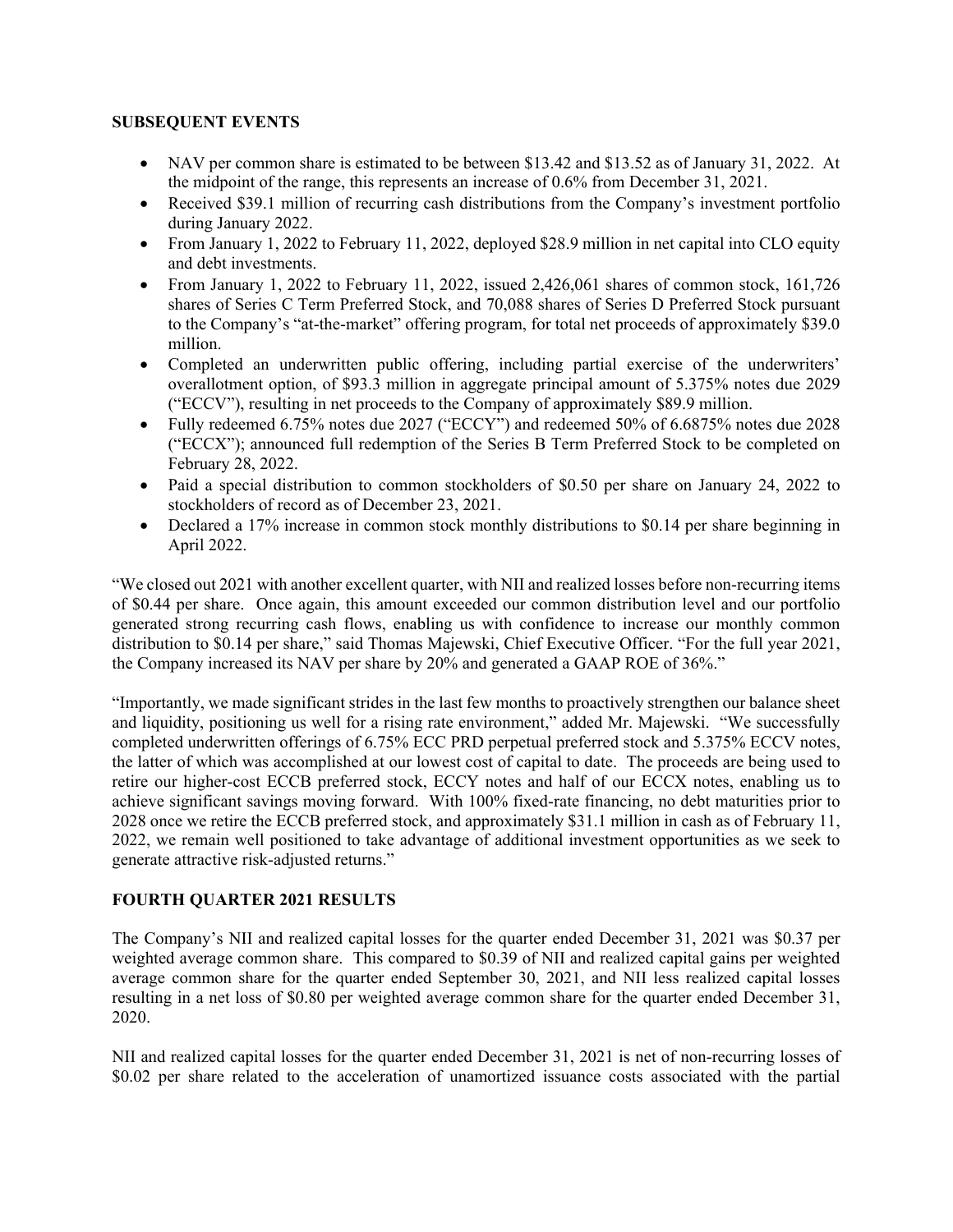redemption of the Series B Term Preferred Stock, as well as a liability for estimated excise tax of \$0.05 per share.

For the quarter ended December 31, 2021, the Company recorded GAAP net income of \$7.3 million, or \$0.20 per weighted average common share. Net income was comprised of total investment income of \$27.1 million, partially offset by total net unrealized depreciation (or unrealized mark-to-market losses in the value of the Company's investments and certain liabilities at fair value) of \$6.2 million, realized capital losses of \$0.2 million and net expenses of \$13.4 million.

NAV as of December 31, 2021 was \$502.3 million, or \$13.39 per common share, which is \$0.59 per common share lower than the Company's NAV as of September 30, 2021, and \$2.21 per common share higher than the Company's NAV as of December 31, 2020.

During the quarter ended December 31, 2021, the Company deployed \$24.7 million in net capital into CLO equity and debt investments, and converted 1 loan accumulation facility into a CLO. The weighted average effective yield of new CLO equity investments made by the Company during the quarter, which includes a provision for credit losses, was 16.8% as measured at the time of investment.

During the quarter ended December 31, 2021, the Company received \$47.8 million of recurring cash distributions from its investment portfolio, or \$1.32 per weighted average common share, which was well in excess of the Company's aggregate distributions on its common stock and operating costs for the quarter.

During the quarter ended December 31, 2021, 3 of the Company's CLO equity investments were reset and 2 of the Company's CLO equity investments were refinanced.

As of December 31, 2021, based on amortized cost, the weighted average effective yield on the Company's CLO equity portfolio (excluding called CLOs) was 17.04%, compared to 16.35% as of September 30, 2021 and 11.05% as of December 31, 2020.

Pursuant to the Company's "at-the-market" offering, the Company sold 2,162,729 shares of common stock and 211,226 shares of Series C Term Preferred Stock during the fourth quarter for total net proceeds to the Company of approximately \$35.6 million.

## **FULL YEAR 2021 HIGHLIGHTS AND PORTFOLIO STATUS**

For the fiscal year ended December 31, 2021, the Company recorded net income of \$131.7 million. Fiscal year net income was comprised of total investment income of \$88.5 million, total net unrealized appreciation (or unrealized mark-to-market gains in the value of the Company's investments and certain liabilities at fair value) of \$84.6 million and net realized capital gains on investments of \$3.4 million, partially offset by realized losses associated with the extinguishment of preferred stock of \$0.8 million and net expenses of \$44.0 million. For the year, the Company's GAAP return on common equity, or ROE, was  $36\%^{4}$ .

For the fiscal year ended December 31, 2021, the Company received \$159.8 million of recurring cash distributions from its investment portfolio, or \$4.67 per weighted average common share. When including proceeds from called investments, the Company received cash distributions of \$164.5 million, or \$4.81 per weighted average common share.

<sup>4</sup> Return on the Company's common equity reflects the Company's cumulative monthly performance net of applicable expenses and fees measured against beginning capital adjusted for any common equity issued during the period.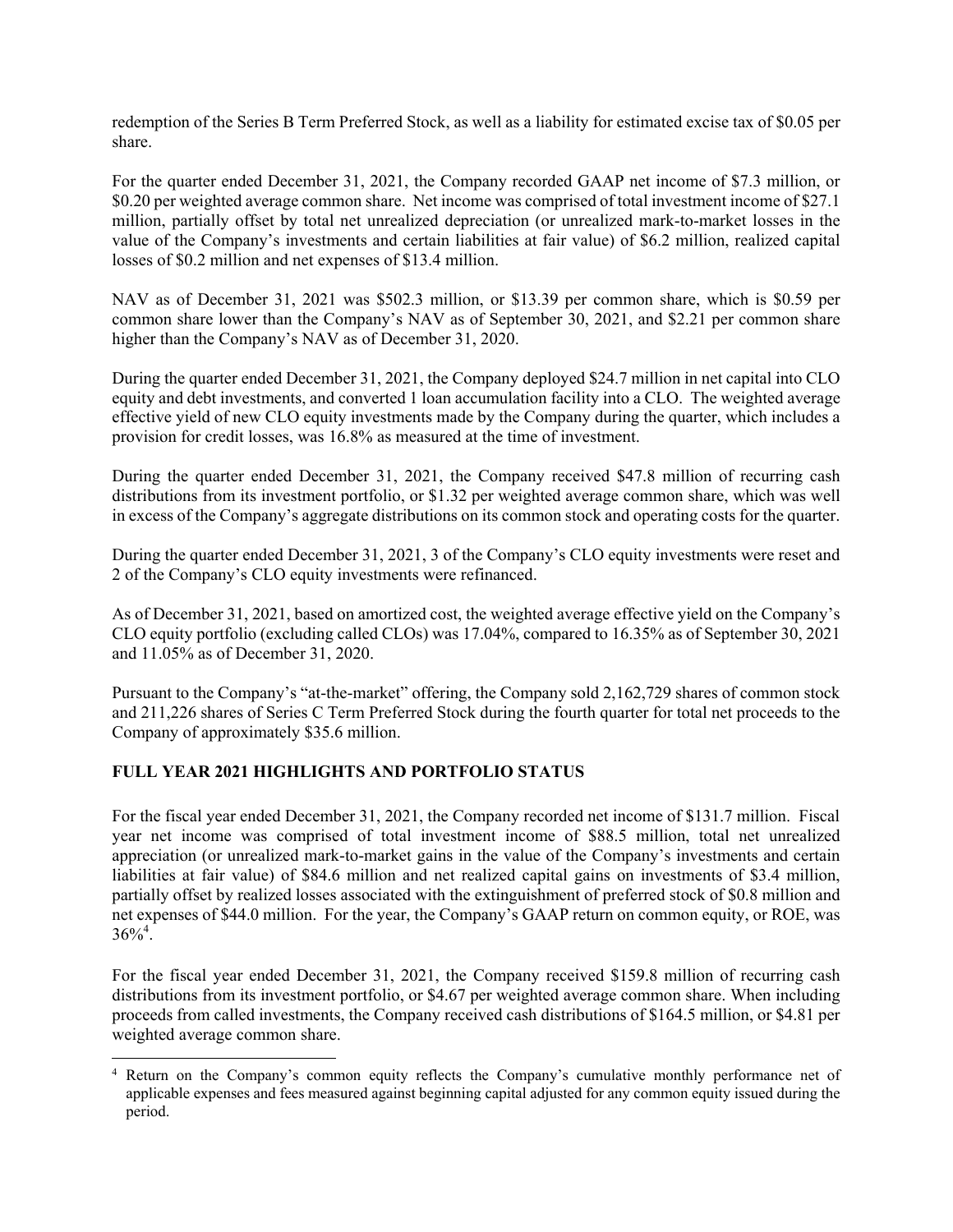As of December 31, 2021, on a look-through basis, and based on the most recent CLO trustee reports received by such date, the Company had indirect exposure to approximately 1,829 unique corporate obligors. The largest look-through obligor represented 0.8% of the Company's CLO equity and loan accumulation facility portfolio. The top-ten largest look-through obligors together represented 5.7% of the Company's CLO equity and loan accumulation facility portfolio.

The look-through weighted average spread of the loans underlying the Company's CLO equity and related investments was 3.55% as of December 2021, an increase of two basis points from 3.53% as of September 2021.

As of December 31, 2021, the Company had debt and preferred securities outstanding which totaled approximately 32% of its total assets (less current liabilities). Over the long-term, management expects to operate the Company generally with leverage within a range of 25% to 35% of total assets under normal market conditions. Based on applicable market conditions at any given time, or should significant opportunities present themselves, the Company may incur leverage outside of this range, subject to applicable regulatory limits.

### **FIRST QUARTER 2022 PORTFOLIO ACTIVITY THROUGH FEBRUARY 11, 2022 AND OTHER UPDATES**

During January, the Company received \$39.1 million of recurring cash distributions from its investment portfolio. As of January 31, 2022, some of the Company's investments had not yet reached their payment date for the quarter. From January 1, 2022 to February 11, 2022, the Company deployed \$28.9 million in net capital into CLO debt and equity investments.

As of February 11, 2022, the Company had approximately \$31.1 million of cash available for investment.

Pursuant to the Company's "at-the-market" offerings, the Company issued 2,426,061 shares of common stock, 161,726 shares of Series C Term Preferred Stock and 70,088 shares of Series D Preferred Stock from January 1, 2022 to February 11, 2022 for total net proceeds to the Company of approximately \$39.0 million.

As previously published on the Company's website, management's estimate of the range of the Company's NAV per common share as of January 31, 2022 was \$13.42 to \$13.52.

## **DISTRIBUTIONS**

The Company paid a monthly distribution of \$0.12 per common share on January 31, 2022 to stockholders of record as of January 11, 2022. Additionally, and as previously announced, the Company declared distributions of \$0.12 per share of common stock payable on February 28, 2022 and March 31, 2022 to stockholders of record as of February 8, 2022 and March 11, 2022, respectively, and distributions of \$0.14 per share of common stock payable on April 29, 2022, May 31, 2022 and June 30, 2022 to stockholders of record as of April 11, 2022, May 11, 2022 and June 10, 2022, respectively. The ability of the Company to declare and pay distributions is subject to a number of factors, including the Company's results of operations.

The Company paid a monthly distribution of \$0.161459 per share of the Series B Term Preferred Stock (NYSE: ECCB) on January 31, 2022, to stockholders of record as of January 11, 2022. The distribution represented a 7.75% annualized rate, based on the \$25 liquidation preference per share for the Series B Term Preferred Stock. As previously announced, the Company will redeem all of the outstanding shares of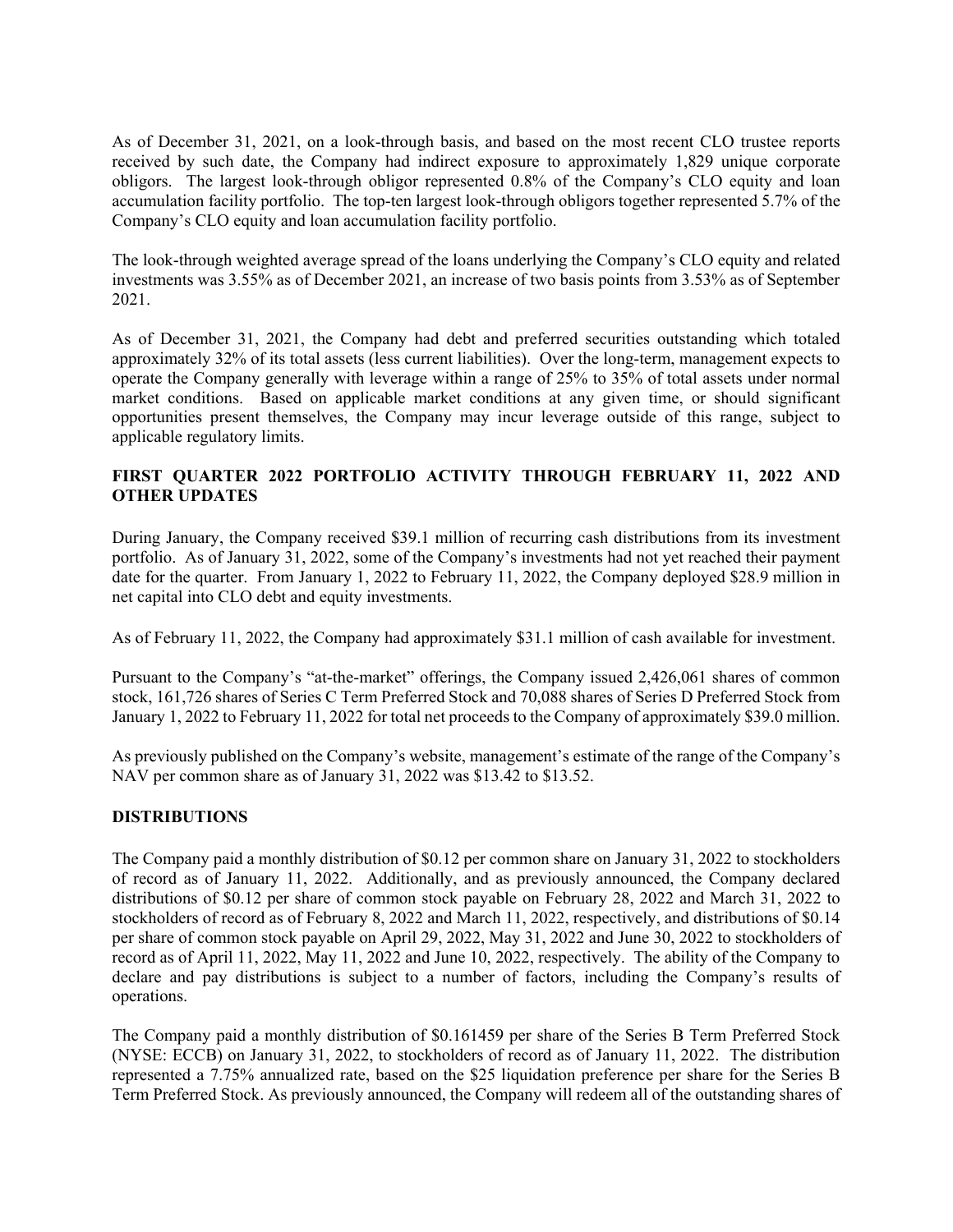Series B Term Preferred Stock on February 28, 2022. The redemption price of the Series B Term Preferred Stock will be \$25 per share, plus an amount equal to all unpaid dividends and distributions on each shares accumulated to, but excluding the Series B Term Preferred Stock redemption date, without interest thereon.

The Company paid a distribution of \$0.135417 per share of the Series C Term Preferred Stock (NYSE: ECCC) on January 31, 2022, to stockholders of record as of January 11, 2022. The distribution represented a 6.50% annualized rate, based on the \$25 liquidation preference per share for the Series C Term Preferred Stock. Additionally, and as previously announced, the Company declared distributions of \$0.135417 per share on its Series C Term Preferred Stock, payable on each of February 28, 2022, March 31, 2022, April 29, 2022, May 31, 2022 and June 30, 2022 to stockholders of record as of February 8, 2022, March 11, 2022, April 11, 2022, May 11, 2022 and June 10, 2022, respectively.

The Company paid a distribution of \$0.140625 per share of the Series D Preferred Stock (NYSE: ECC PRD) on January 31, 2022, to stockholders of record as of January 11, 2022. The distribution represented a 6.75% annualized rate, based on the \$25 liquidation preference per share for the Series D Preferred Stock. Additionally, and as previously announced, the Company declared distributions of \$0.140625 per share on its Series D Preferred Stock, payable on each of February 28, 2022, March 31, 2022, April 29, 2022, May 31, 2022 and June 30, 2022 to stockholders of record as of February 8, 2022, March 11, 2022, April 11, 2022, May 11, 2022 and June 10, 2022, respectively.

Distributions on stock are generally paid from net investment income (regular interest and dividends) and may also include capital gains and/or a return of capital. The specific tax characteristics of the distributions will be reported to the Company's stockholders on Form 1099 after the end of the calendar year.

#### **SPECIAL DISTRIBUTION**

For the Company's tax year ended November 30, 2021, the Company estimates taxable income will exceed the aggregate amount distributed to common stockholders for the same time period. As a result, the Company paid a special distribution of \$0.50 per common share on January 24, 2022 to stockholders of record as of December 23, 2021. The Company's final taxable income and the actual amount required to be distributed in respect of the tax year ended November 30, 2021 will be finally determined when the Company files its final tax returns and the Company expects that its final taxable income will exceed amounts already distributed in respect of the 2021 tax year. The Company has incurred a 4% excise tax on the estimated amount of remaining undistributed taxable income pertaining to the 2021 tax year which is estimated to be \$0.05 per weighted average common share and which is recorded as a liability in the Company's December 31, 2021 financial results.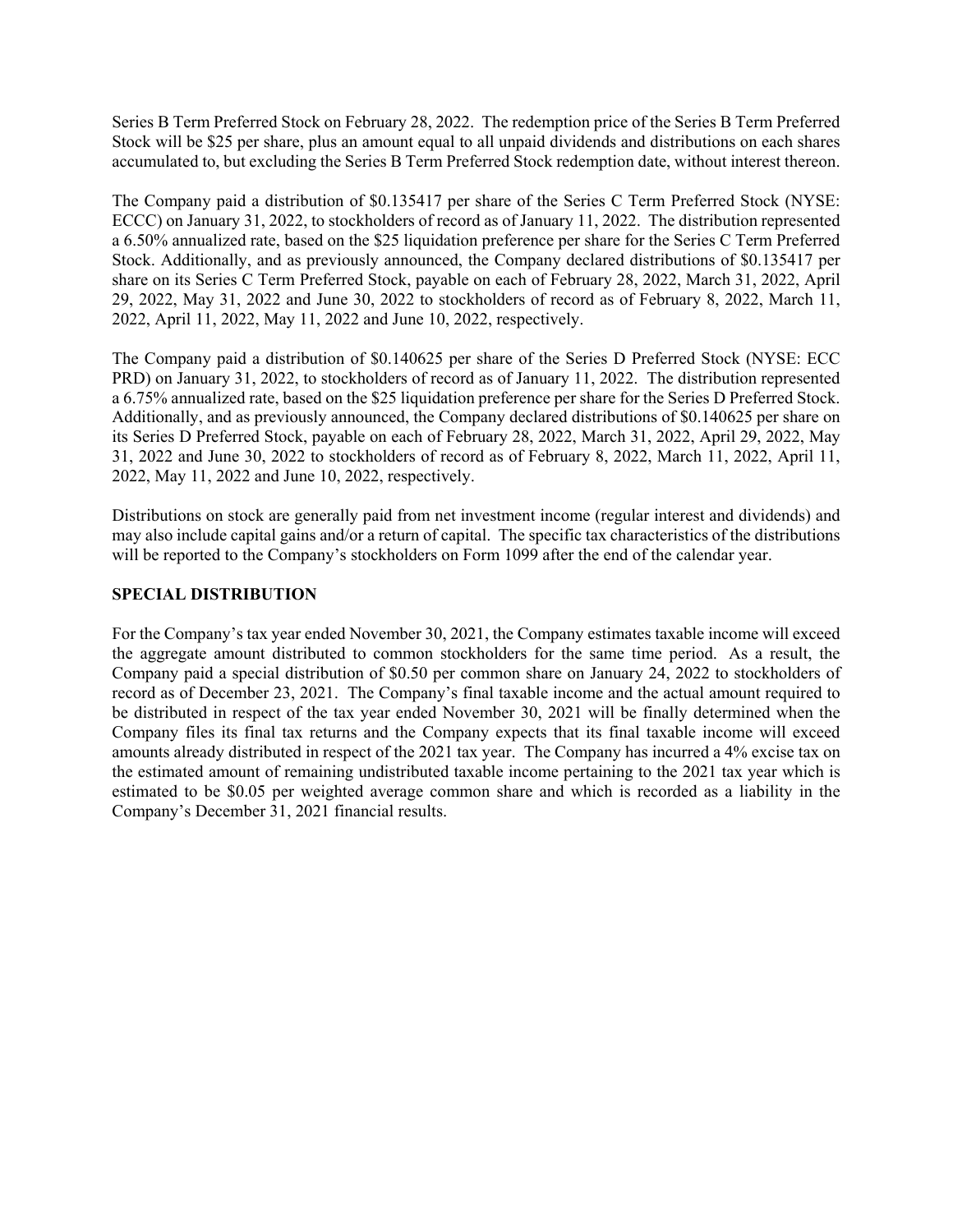### **CONFERENCE CALL**

The Company will host a conference call at 10:00 a.m. (Eastern Time) today to discuss the Company's financial results for the quarter and full year ended December 31, 2021, as well as a portfolio update.

All interested parties may participate in the conference call by dialing (877) 407-0789 (toll-free) or (201) 689-8562 (international), and referencing Conference ID 13726312 approximately 10 to 15 minutes prior to the call.

A live webcast will also be available on the Company's website (www.eaglepointcreditcompany.com). Please go to the Investor Relations section at least 15 minutes prior to the call to register, download and install any necessary audio software.

An archived replay of the call will be available shortly afterwards until March 17, 2022. To hear the replay, please dial (844) 512-2921 (toll-free) or (412) 317-6671 (international). For the replay, enter Conference ID 13726312.

### **ADDITIONAL INFORMATION**

The Company has made available on the investor relations section of its website, www.eaglepointcreditcompany.com (in the financial statements and reports section), its 2021 Annual Report, which includes the Company's audited consolidated financial statements as of and for the period ended December 31, 2021. The Company also published on its website (in the presentations and events section) an investor presentation, which contains additional information about the Company and its portfolio as of and for the quarter and year ended December 31, 2021. The Company has filed these reports with the Securities and Exchange Commission.

#### **ABOUT EAGLE POINT CREDIT COMPANY**

The Company is a non-diversified, closed-end management investment company. The Company's primary investment objective is to generate high current income, with a secondary objective to generate capital appreciation, primarily by investing in equity and junior debt tranches of collateralized loan obligations. The Company is externally managed and advised by Eagle Point Credit Management LLC.

The Company makes certain unaudited portfolio information available each month on its website in addition to making certain other unaudited financial information available on its website (www.eaglepointcreditcompany.com). This information includes (1) an estimated range of the Company's net investment income ("NII") and realized capital gains or losses per share of common stock for each calendar quarter end, generally made available within the first fifteen days after the applicable calendar month end, (2) an estimated range of the Company's NAV per share of common stock for the prior month end and certain additional portfolio-level information, generally made available within the first fifteen days after the applicable calendar month end, and (3) during the latter part of each month, an updated estimate of NAV, if applicable, and, with respect to each calendar quarter end, an updated estimate of the Company's NII and realized capital gains or losses per share for the applicable quarter, if available.

## **FORWARD-LOOKING STATEMENTS**

*This press release may contain "forward-looking statements" within the meaning of the Private Securities Litigation Reform Act of 1995. Statements other than statements of historical facts included in this press*